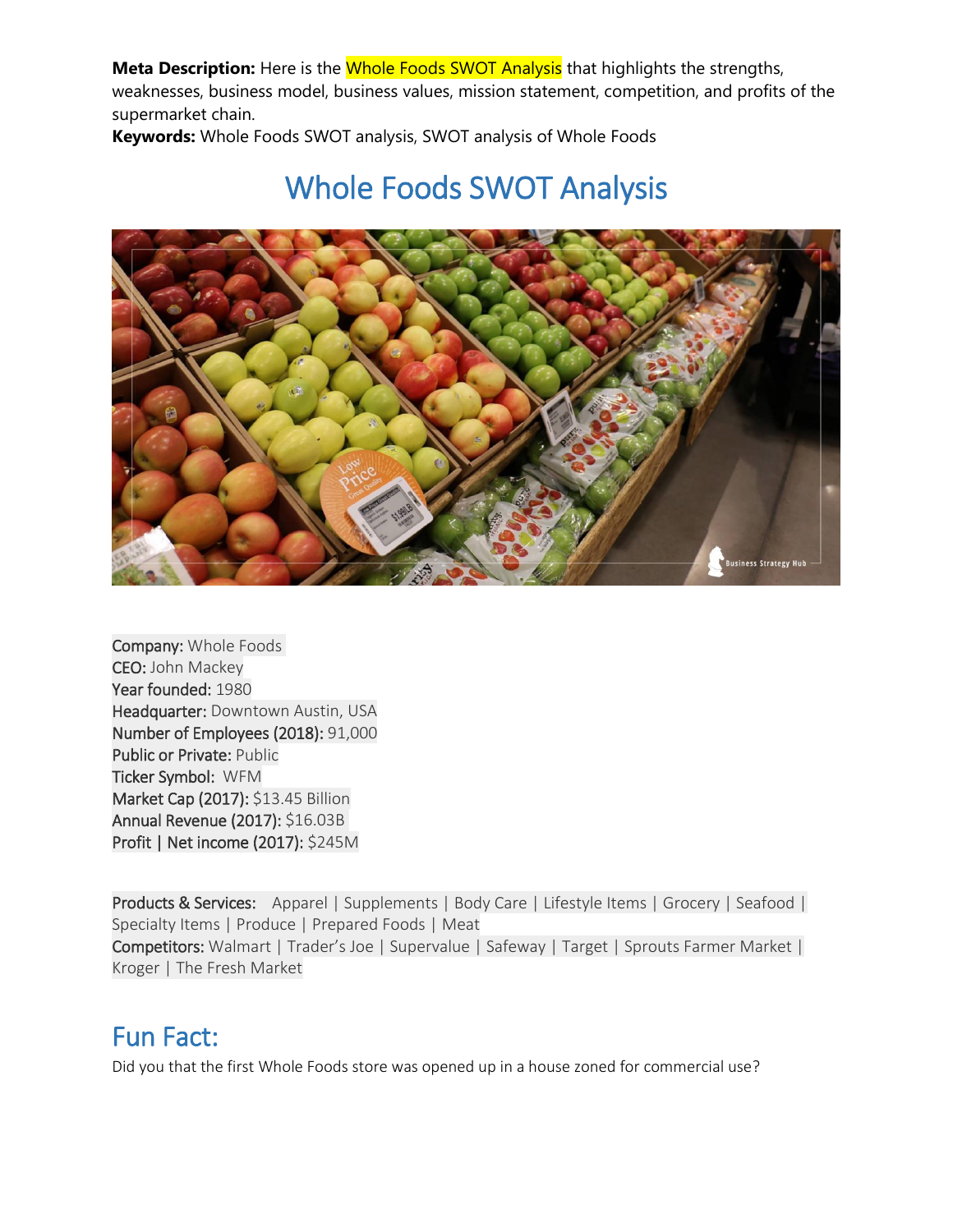**Keywords:** Whole Foods SWOT analysis, SWOT analysis of Whole Foods



## An Overview of Whole Foods

The Whole Foods Market is the largest natural and organic foods supermarket in the United States. Its first store opened in September 1980 when the owners of SaferWay food store, John Mackey and Renee Lawson Hardy, formed an alliance with the owners of Clarksville Natural Grocery, Craig Weller and Mark Skiles.

For many food lovers, especially those who prefer organic and natural eatables, Whole Foods Market remains as their biggest go to store. The company has a wide range of food and lifestyle items. These include meat, vegetables, seafood, coffee, beer, wine, tea, cheese, vitamins, pet care, body care, household goods, and nutritional supplements.

It also specializes in producing vegan, dairy free, non GMO and other special dietary foods as well. It's widely praised health recommended food production helped it to become the first national "Certified Organic" grocer in the USA. It continues to strive for excellence and deliver healthy food items to its consumers.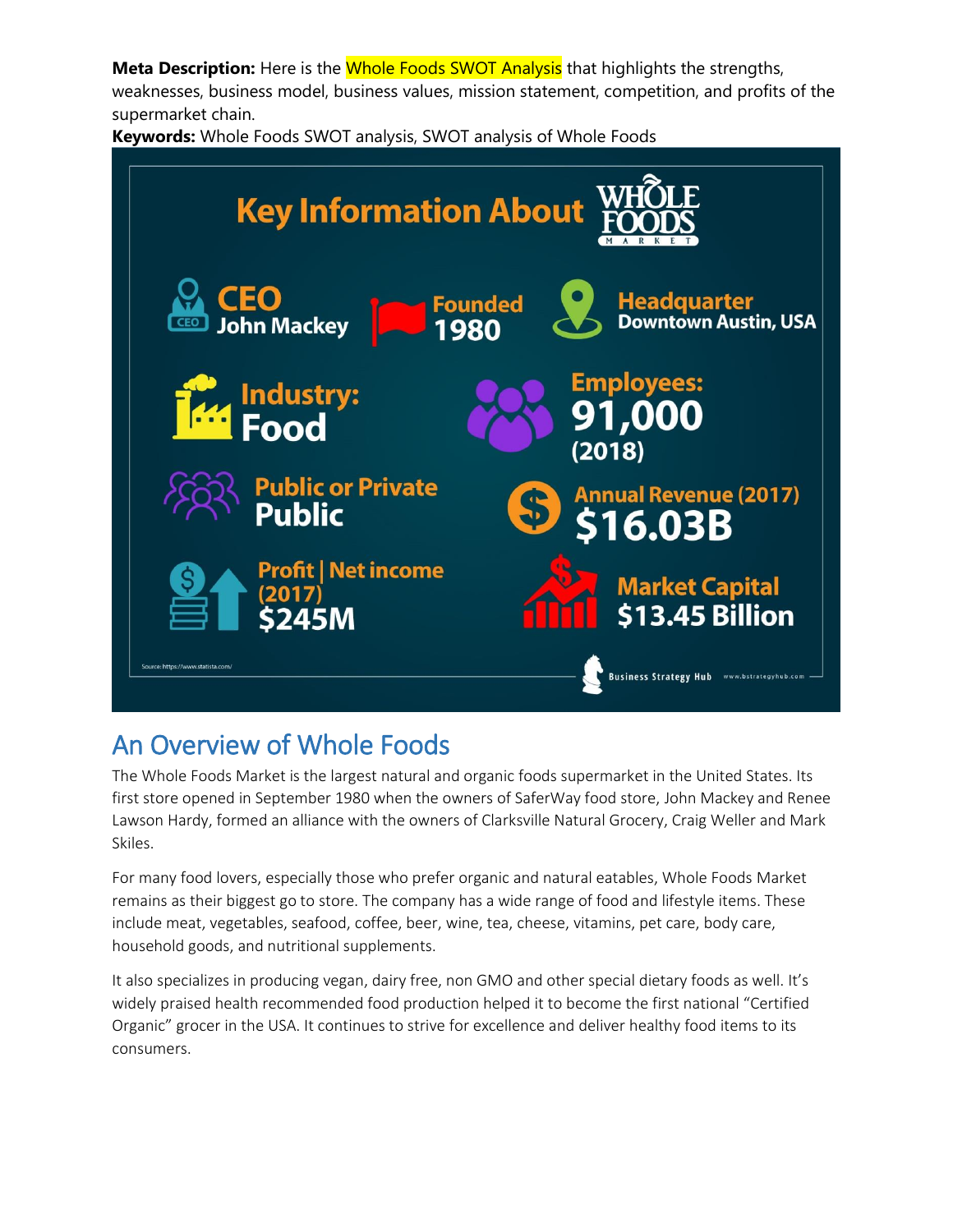#### **Meta Description:** Here is the **Whole Foods SWOT Analysis** that highlights the strengths,

weaknesses, business model, business values, mission statement, competition, and profits of the supermarket chain.

**Keywords:** Whole Foods SWOT analysis, SWOT analysis of Whole Foods

As of September 24, 2017, Whole Foods Market has been operating in approximately 470 stores in USA, United Kingdom, and Canada. To have a competitive edge the company has starting offering their products online as well.



# SWOT Analysis of Whole Foods

The **SWOT analysis of Whole Foods** is given below:

### Strengths – Internal Strategic Factors

Brand Recognition - A company's future can only be determined by its recognized brand image. Customers generally opt for companies with high brand recognition. And Whole Foods enjoys a solid brand reputation since its inception. It came on the 3<sup>rd</sup> spot on the <u>Reputation Institute</u>'s 2015 most trusted retail company annual survey. This enables Whole Foods to stand out from the rest of its competition and in turn convert that popularity by attracting an ever growing customer base. The profits, volume, and sales generated by that consumer demographic have secured the supermarket's future.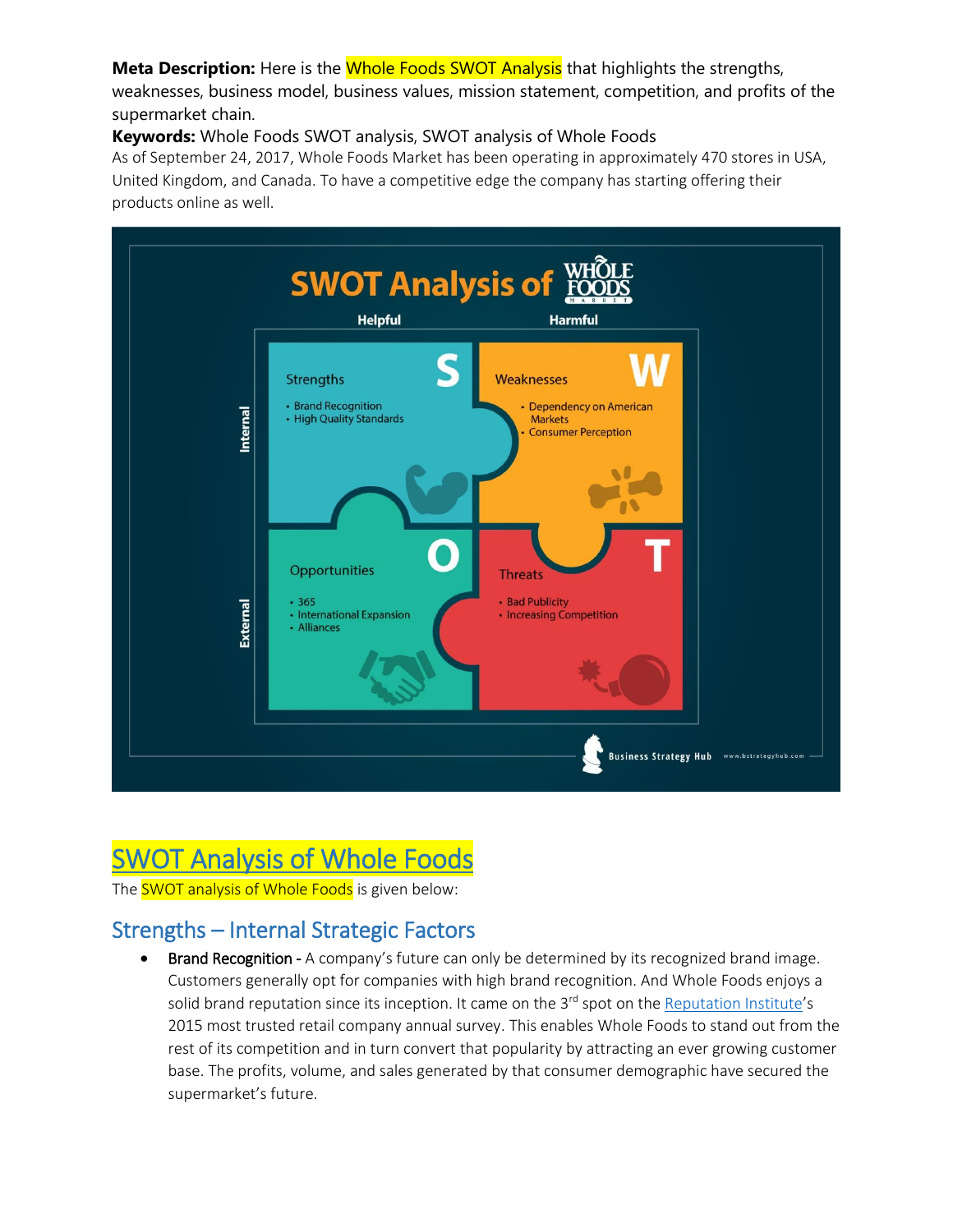**Keywords:** Whole Foods SWOT analysis, SWOT analysis of Whole Foods

• High Quality Standards - Quality is the selling point of a product. Whole Foods has made it motto to provide the highest quality standard food products in its stores. This has enabled the company to broaden its consumer base. Whole Foods has set the bar high by banning ingredients commonly present in the products of other food retailers. Ingredients such as artificial flavors, sweeteners, colors, and hydrogenated fats are prohibited. The company also forbids any form of fishing, farming, or ranching activities that does not meet its high standards. The boom in business has given the company leverage to increase some of its prices. Its target demographic comes from a well-educated and higher middle class background who are willing to pay more to ensure good quality of food.

#### **Weaknesses**

- Dependency on American Markets Whole Foods is at its most vulnerable because of its dependency on the American markets. It accumulated a whopping 97% of total revenues in the US market in 2015. This does not offer sustainability if the American economy collapses due to the unpredictability of the global economy. The company already dealt with lower profits during the recession. A hit from another incoming recession might cause irreparable damage to its interests. It has only limited itself to Canada and the UK as far as its International branches are concerned.
- Consumer Perception Wholesales experienced low sales growth due to overpricing and overcharging its consumers. This has led to a lot of backlash. The widely held consumer perception is that the company deliberately presents them with products that are expensive. It has even been given the title of "Whole Paycheck" owing to the belief that the prices can take up the consumer's entire salary. This has weakened the brand's image.

### Opportunities – External Strategic Factors

- 365 To tackle the issue of expensive items, Whole Foods has launched a new low price market in the form of 365 by Whole Foods Market. The new company focuses on bringing healthy and affordable food to people regularly. 365 by Whole Foods Market was created to cater the middle class and millennials with organic food choices. The stores are relatively smaller than the original superstores. However, they are still a complementary production. Whole Foods establishment has been accused of overpricing for years and they have invested a lot in this branch to address those concerns.
- International Expansion Whole Foods overreliance on the US markets is already well-known. This gives the company room to diversify its operational resources and pursue International Expansion. It already has functioning branches in Canada and the UK which it needs to invest more into for further expansion. It also needs to target Europe and Asia as a potential booster for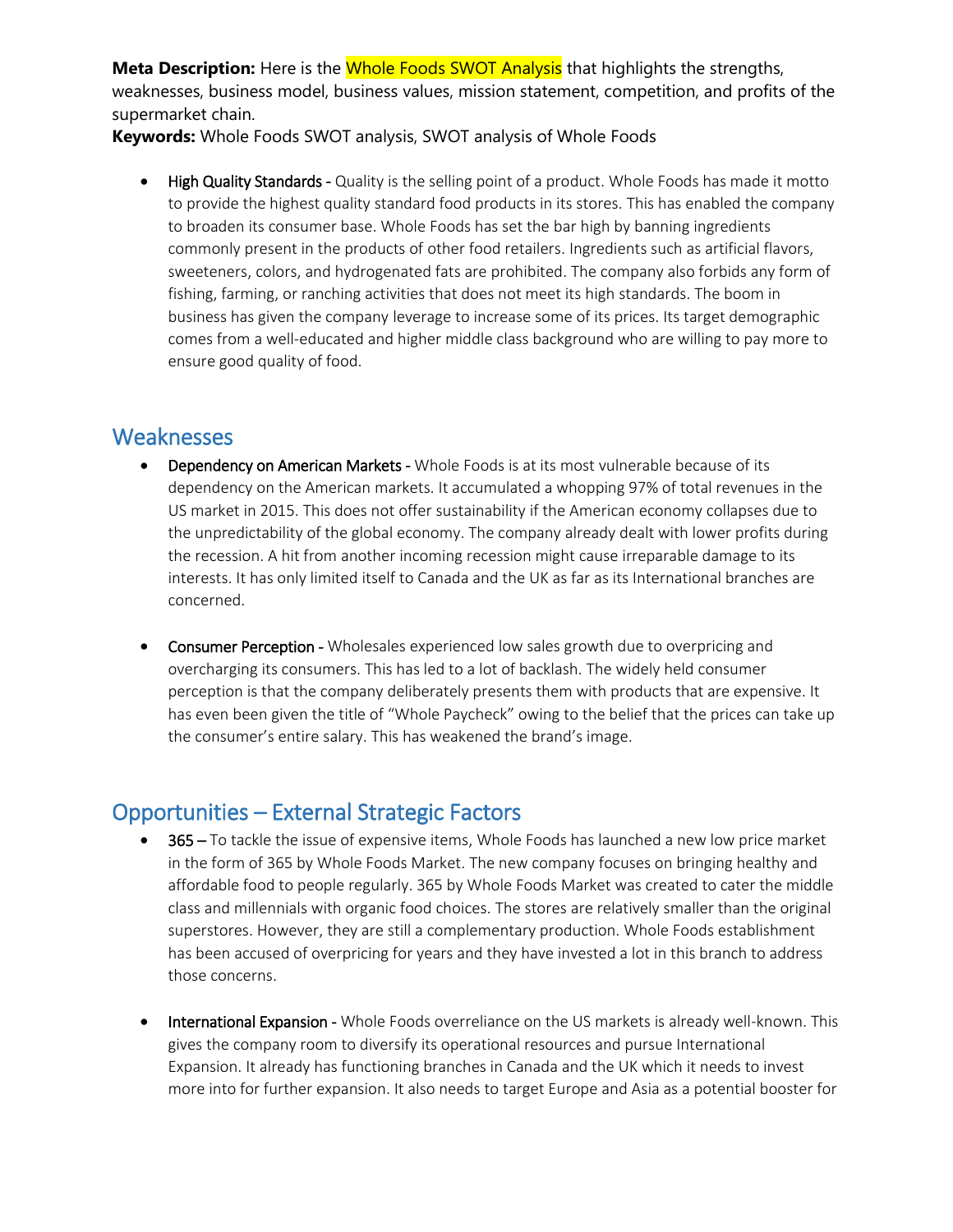#### **Keywords:** Whole Foods SWOT analysis, SWOT analysis of Whole Foods

its revenue. Although it is still an internal matter of discussion, the margin of growth can still be attained if it follows through on the strategy.

• Alliances - Amazon announced that it woul[d purchase](https://www.fool.com/investing/2017/08/28/amazon-and-whole-foods-sieze-a-prime-opportunity.aspx) Whole Foods and make its products available on its sites. The deal was closed on August 28, 2017. This historic Amazon merger has led to massive success for the company in terms of revenue growth and increasing [employee](https://www.fool.com/investing/2017/08/28/amazon-and-whole-foods-sieze-a-prime-opportunity.aspx)  [participation.](https://www.fool.com/investing/2017/08/28/amazon-and-whole-foods-sieze-a-prime-opportunity.aspx)

#### **Threats**

- Bad Publicity The company has faced severe media backlash and negative publicity because of the way it handled its 2015 [customer overcharging](https://www.washingtonpost.com/news/morning-mix/wp/2015/06/25/whole-foods-under-investigation-for-overcharging-in-nyc/?utm_term=.7c1d081b0923) controversy. This resulted in a large number of complaints against the organization. The company was hit with a lawsuit that eventually reached a [settlement](https://www.chicagotribune.com/business/ct-whole-foods-overcharging-nyc-customers-20151229-story.html) of 500K in compensation. Since then, its sales growth have declined and drawn bad publicity.
- Increasing Competition Despite Amazon buying off Whole Foods, the company has not managed to prevent competition from its major competitors like Walmart which is planning t[o overtake](https://www.grocerydive.com/news/report-walmart-could-overtake-amazon-in-online-grocery-this-year/539650/) the company in 2018. Whole Foods continues to face intense competition, even Target has given it a run for its money. Both Walmart and Target utilize competitive pricing as a means to outperform Whole Foods which has been ineffective so far.

## **Conclusion**

The aforementioned **SWOT analysis of Whole Foods** gives a detailed insight about the company's capabilities and operations.

Whole Foods is still managing to sustain its clientele and profits and will continue to do so for the years to come. It has done well to tackle the allegations of overpricing by opening its new 365 chains. It simply needs to take the plunge worldwide and invest in the international markets.

The most important thing the company needs to invest in is in communications. Every company experiences ups and downs but a bad relationship with the press and damage control is what really hurts businesses. The company must get a better handle in its PR management and it will be good to go.

#### References:

<https://amigobulls.com/stocks/WFM/income-statement/annual>

[https://www.bulldogreporter.com/most-reputable-retailers-amazon-publix-and-whole-foods-top](https://www.bulldogreporter.com/most-reputable-retailers-amazon-publix-and-whole-foods-top-reputation/)[reputation/](https://www.bulldogreporter.com/most-reputable-retailers-amazon-publix-and-whole-foods-top-reputation/)

<https://www.fool.com/investing/2017/08/28/amazon-and-whole-foods-sieze-a-prime-opportunity.aspx>